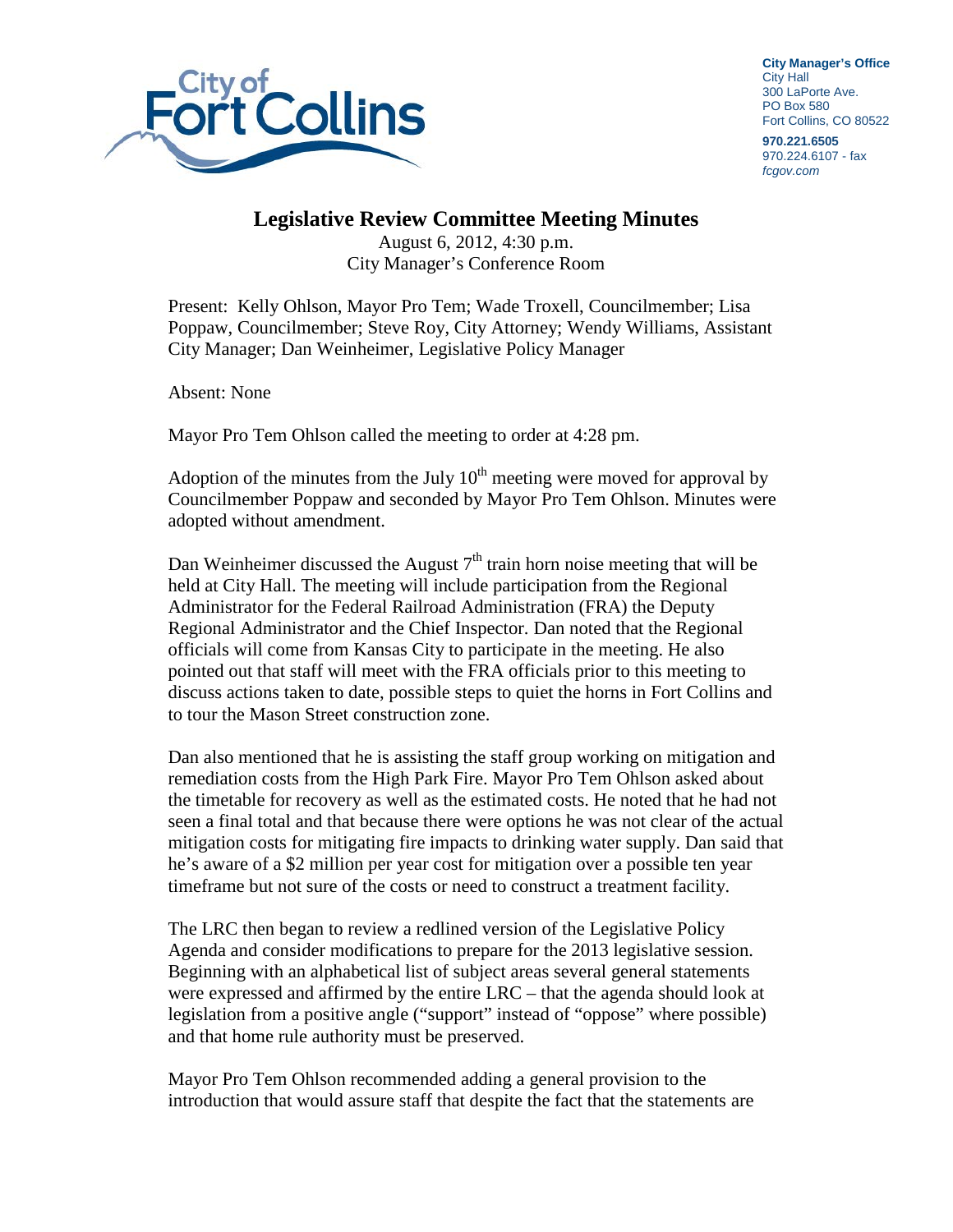

worded in the positive that staff could also assume that there was flexibility for situations that ran contrary to the positions of the Council. Councilmember Troxell recommended that the Policy Agenda be modified to align with the outcome areas or to possibly reflect to which outcome area each section or policy conforms.

Dan asked the LRC whether having a separate section for economic health rather than listing positions under Finance might be useful. Councilmember Troxell supported this concept. Councilmember Poppaw thought its current placement under Finance worked well. Mayor Pro Tem Ohlson thought that there needed to be a balance between supporting business and other areas like the environment. He further noted that there are situations where supporting one industry – like local craft breweries – could put the City at odds with supporting other businesses or funding community improvements. Councilmember Troxell agreed with this statement of potential conflict and further noted that within industries businesses compete so that what's good for one does not always favor another. Staff was directed to further refine this concept.

On the subject of urban renewal authority (URA) Mayor Pro Tem Ohlson noted that this is an area where Council is divided. Councilmember Poppaw suggested that the Council is concerned about eliminating abuses that have occurred in the past and improving the tool without losing it entirely. Steve Roy mentioned that the URA issue has been a frequent topic in the Legislature and that there were bills rumored to be offered in the 2012 session so preparing language might be a wise course of action. Councilmember Troxell noted that perhaps putting quotes on the word blight could address this concern since the application of a blight standard can be subjective. Mayor Pro Tem Ohlson stated his desire to improve URA but also his support for both retaining the community development tool and addressing the issue in the Policy Agenda.

Under fire protection the LRC debated how best to add language to address wildfires and recovery efforts and costs to ensure enough flexibility to address the topic in 2013. Councilmember Poppaw sought clarity on whether the City of Fort Collins should address topics impacting the Poudre Fire Authority area that are not incorporated to Fort Collins. Consensus was that fires and recovery drain resources from the City. Staff was directed to broaden the draft statement.

Mayor Pro Tem Ohlson expressed concern with including a position on asbestos containing soils (ACS) because he did not want to erode environmental and public health protections. Dan noted that this is more of a reasonableness issue – that dealing with the current presumption of ACS rather than the actual presence of ACS causes unnecessary costs for construction and operations/maintenance of sites within the City. Councilmember Troxell suggested changing the wording to instead read "such as" to suggest that the City Council supports reasonableness and verifiable public health protections. Mayor Pro Tem Ohlson supported the